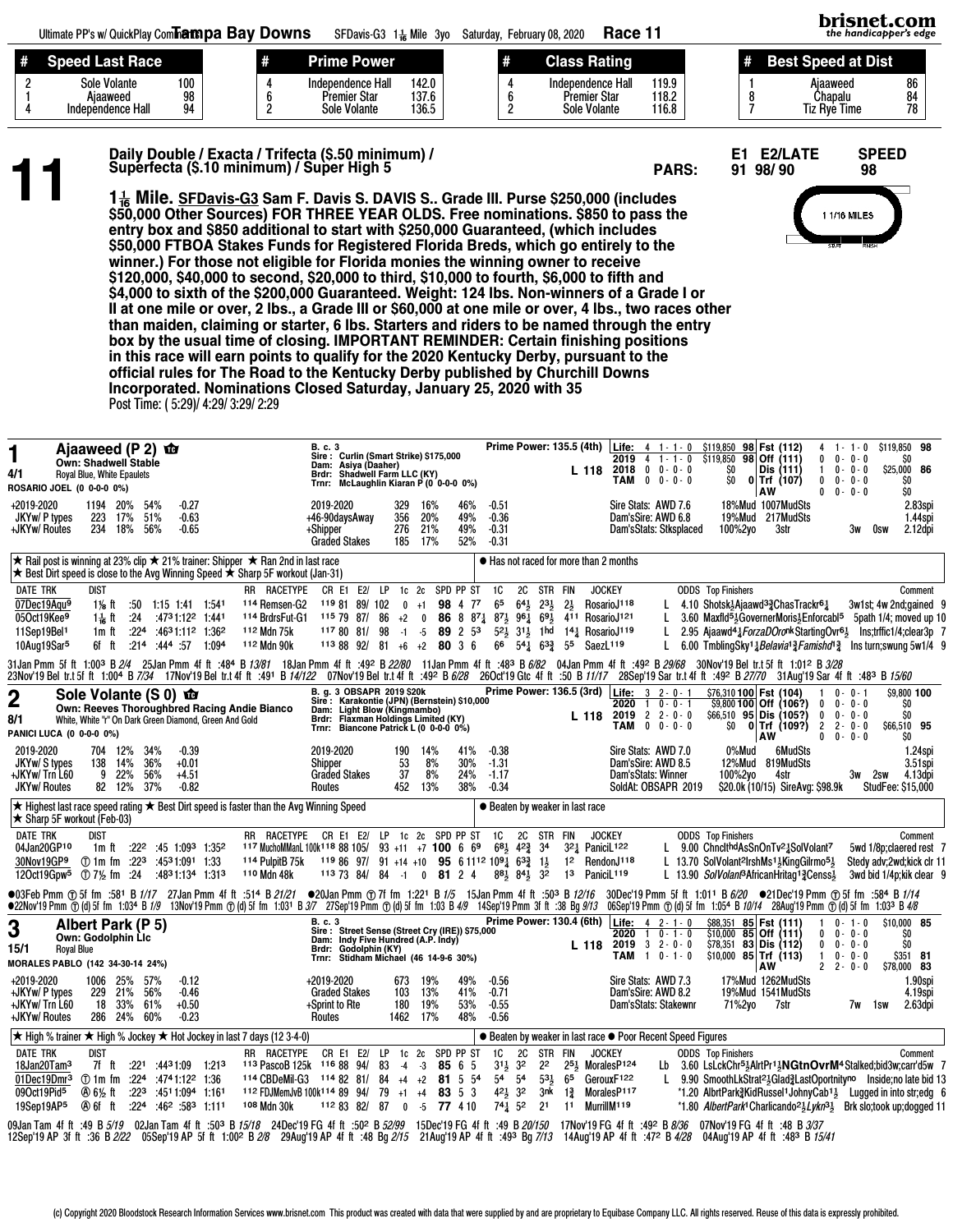|                                                                                                                                                                                                                                                                                                                                                                                                                                                                                                                                                                                                                                                                                                                                                                                                                                                                                                                                                      | brisnet.com<br>the handicapper's edge                                                                                                                                                                                                    |
|------------------------------------------------------------------------------------------------------------------------------------------------------------------------------------------------------------------------------------------------------------------------------------------------------------------------------------------------------------------------------------------------------------------------------------------------------------------------------------------------------------------------------------------------------------------------------------------------------------------------------------------------------------------------------------------------------------------------------------------------------------------------------------------------------------------------------------------------------------------------------------------------------------------------------------------------------|------------------------------------------------------------------------------------------------------------------------------------------------------------------------------------------------------------------------------------------|
| Ultimate PP's w/ QuickPlay Com <b>hampa Bay Downs</b><br>Race 11<br>SFDavis-G3 1 <sup>1</sup> / <sub>6</sub> Mile 3yo<br>Saturday, February 08, 2020                                                                                                                                                                                                                                                                                                                                                                                                                                                                                                                                                                                                                                                                                                                                                                                                 | E2 / Late SPD<br>98 / 90 98<br>퇴<br>91                                                                                                                                                                                                   |
| Prime Power: 142.0 (1st)   Life: 3 3 - 0 - 0<br>Dkbbr. c. 3 KEESEP 2018 \$100k<br>\$210,000 101 Fst (111)<br>Independence Hall ( $E/P$ 8) $\Phi$<br>4<br>Sire: Constitution (Tapit) \$40,000<br>$$82,500$ 94 Off (113)<br>2020<br>$1 \t1 - 0 - 0$<br>Own: Eclipse Thoroughbred Partners Twin Creek<br>Kalahari Cat (Cape Town)<br>Dam:<br>$2019$ 2 2 $\cdot$ 0 $\cdot$ 0<br>$$127,500$ 101 Dis (115)<br>L 122<br>6/5<br>Lime, Brown Diamond, Lime And Brown Diagonally Quartered<br><b>Woodford Thoroughbreds (KY)</b><br>Brdr:<br>$0 \t 0 - 0 - 0$<br>$$0$ 0 Trf (120?)<br>TAM<br>Trnr:<br>Trombetta Michael J (4 0-1-2 0%)<br>ORTIZ JOSE L (0 0-0-0 0%)<br><b>AW</b>                                                                                                                                                                                                                                                                               | $2 2 - 0 - 0$<br>\$127,500 101<br>\$82,500 94<br>$\mathbf{1}$<br>$1 - 0 - 0$<br>$0 - 0 - 0$<br>\$O<br>0<br>\$O<br>$\bf{0}$<br>$0 - 0 - 0$<br>$0 \t 0 \t 0 \t 0 \t 0$<br>\$O                                                              |
| 28MudSts<br>2019-2020<br>1521 19% 50%<br>$-0.40$<br>2019-2020<br>622<br>43%<br>$-0.41$<br>Sire Stats: AWD 6.6<br>18%Mud<br>18%<br>429 20%<br>50%<br>$-0.46$<br>506<br>15%<br>47%<br>$-0.31$<br>19%Mud 787MudSts<br>+JKYw/EP types<br>Dam'sSire: AWD 6.6<br>Shipper<br>5<br>40%<br>30<br>17%<br>33%<br>+JKYw/ Trn L60<br>20%<br>$-1.56$<br><b>Graded Stakes</b><br>$-0.19$<br>Dam'sStats: Winner<br>71%2yo<br>10str<br>54%<br>18%<br>47%<br>\$100.0k (19/82) SireAvg: \$68.2k<br>+JKYw/ Routes<br>286<br>23%<br>$-0.16$<br>330<br>$-0.43$<br>SoldAt: KEESEP 2018<br>+Wnr last race                                                                                                                                                                                                                                                                                                                                                                    | 2.32spi<br>1.49spi<br>3sw<br>8w<br>3.58dpi<br>StudFee: \$25,000                                                                                                                                                                          |
| ★ Won last race (AQU 01/01 8f Dirt gd JeromeL150k) ★ Early speed running style helps chances<br>• Moves up in class from last start<br>$\star$ Undefeated in 3 career starts $\star$ Best Dirt Speed is fastest among today's starters<br>★ Sharp 4F workout (Feb-02)                                                                                                                                                                                                                                                                                                                                                                                                                                                                                                                                                                                                                                                                                |                                                                                                                                                                                                                                          |
| <b>DATE TRK</b><br><b>DIST</b><br>RR RACETYPE CR E1 E2/ LP 1c 2c SPD PP ST<br>1C<br>2C STR FIN<br><b>JOCKEY</b><br><b>ODDS</b> Top Finishers<br>114 Jeromel 150k 119 80 87/ 102 -9 -7 94 2 2<br>2hd $11\frac{1}{2}$ $12\frac{1}{2}$ 14<br>OrtizJL <sub>123</sub><br>*0.10 InpnncHI4PrncfPrsdhBrnB111<br>01Jan20Aqu <sup>7</sup><br>1m gd :23 <sup>3</sup> :47 <sup>2</sup> 1:12 <sup>2</sup> 1:371<br>21 12 17 112 OrtizJL118<br>03Nov19Aqu <sup>9</sup><br>$:22^3$ $:45^21:10^1$ 1:343<br><sup>116</sup> Nashua-G3<br>$1239297/102 +1$ 4 101 4 $2\frac{1}{2}$<br>L<br>9.60 <i>IndpndncHal</i> <sup>12</sup> Mer <sup>1</sup> ChsTrckr <sup>31</sup> / <sub>2</sub><br>1m ft<br>$:22^3$ :4541:111 1:242<br>112 Mdn 75k<br>118 90 90/ 94<br>$-2$ $-6$ <b>91</b> 1 8<br>$5^{11}$ 52<br>14 <sup>3</sup> RosarioJ119<br>21Sep19Prx <sup>2</sup><br>7f ft<br>*1.40 IndpndncHal <sup>43</sup> GetSet <sup>1</sup> NyTraffic <sup>2</sup><br>$1\frac{1}{2}$ | Comment<br>Lunge st;4w;shied whip 6<br>2w;shy whip 2x1/8-1/16 9<br>Off slo; spd to spare 9<br>09-21-19 Broke slowly; steered out to four path; raced between; just off                                                                   |
| 02Feb Tam 4f ft :483 B 10/82 ●26Jan Tam 5f ft 1:00 B 1/34 19Jan Tam 4f ft :493 B 24/75 13Jan Tam 4f ft :503 B 22/26 26Dec'19 Fai 4f ft :492 B 1/1 18Dec'19 Fai it.t 5f ft 1:01 B 1/2<br>10Dec'19 Fai tr.t 6f ft 1:124 B 1/2 01Dec'19 Fai tr.t 5f ft 1:003 B 1/3 22Nov'19 Fai 4f ft :492 B 7/10 25Oct'19 Fai 5f ft 1:003 B 1/3 19Oct'19 Fai 4f ft :494 B 14/28 ●12Oct'19 Fai 5f ft 1:012 B 1/10                                                                                                                                                                                                                                                                                                                                                                                                                                                                                                                                                       |                                                                                                                                                                                                                                          |
| Prime Power: 128.9 (7th) Life: 3 1-1-1<br>Gr/ro. g. 3 OBSJUN 2019 \$17k<br>\$31,700 87 Fst (100)<br>No Getting Over Me (E/P 5)<br>5<br>Sire: He's Had Enough (Tapit) \$2,500<br>Dam: Lady Cheryl (Williamstown)<br>Brdr: Richard E Wilson (FL)<br>$55,000$ 83 Off (99)<br>$1 \t 0 - 0 - 1$<br>2020<br>Own: Abdullah Saeed Almaddah<br>$2019$ 2 1 - 1 - 0<br>\$26,700 87 Dis (100)<br>L 118<br>20/1<br>Green, White Panel<br>$TAM$ 3 1 - 1 - 1<br>$$31,700$ 87 Trf (106)<br>Bennett Gerald S (92 22-19-17 24%)<br>Trnr:<br>CAMACHO SAMY (178 40-30-26 22%)<br>AW                                                                                                                                                                                                                                                                                                                                                                                      | \$31,700 87<br>3<br>$1 - 1 - 1$<br>$0 - 0 - 0$<br>$\mathbf{0}$<br>SO<br>$0 - 0 - 0$<br>\$O<br>$\mathbf{0}$<br>\$O<br>$\mathbf 0$<br>$0 - 0 - 0$<br>\$O<br>$\mathbf{0}$<br>$0 - 0 - 0$                                                    |
| 49%<br>$-0.27$<br>12%Mud<br>+2019-2020<br>1063 20%<br>+2019-2020<br>459<br>22%<br>55%<br>$-0.40$<br>Sire Stats: AWD 6.9<br>90MudSts<br>$-2.00$<br>+JKYw/EP types<br>307 21%<br>52%<br>$-0.35$<br><b>Graded Stakes</b><br>7<br>$0\%$<br>$0\%$<br>Dam'sSire: AWD 7.1<br>12%Mud<br>908MudSts<br>36<br>33% 75%<br>43%<br>Dam'sStats: Stakewnr<br>+JKYw/ Trn L60<br>$+0.43$<br>Sprnt-Sprnt-Rte<br>72<br>14%<br>$-0.51$<br>80%2yo<br>8str<br>+JKYw/ Routes<br>179 26% 61%<br>13%<br>SoldAt: OBSJUN 2019<br>$-0.14$<br>Sprint to Rte<br>146<br>45%<br>$-0.51$<br>\$17.0k (2/9) SireAvg: \$12.3k                                                                                                                                                                                                                                                                                                                                                             | 0.60spi<br>1.07spi<br>1.02dpi<br>7w 0sw<br><b>StudFee: \$5,000</b>                                                                                                                                                                       |
| $\star$ High % trainer $\star$ High % Jockey $\star$ May improve while returning to a route<br>● Beaten by weaker in last race ● Poor Recent Speed Figures<br>★ Hot Tnr/Jky combo in last 14 days (9 3-2-1) ★ Sharp 5F workout (Jan-30)                                                                                                                                                                                                                                                                                                                                                                                                                                                                                                                                                                                                                                                                                                              |                                                                                                                                                                                                                                          |
| <b>DIST</b><br>CR E1 E2/<br>1c <sub>2c</sub><br>SPD PP ST<br><b>DATE TRK</b><br>RR RACETYPE<br>LP<br>1C<br>2C STR FIN<br><b>JOCKEY</b><br><b>ODDS</b> Top Finishers<br>113 PascoB 125k 115 88 93/<br>$41\frac{1}{2}$ $42\frac{1}{2}$<br>$3^{21}$<br>37<br>CamachoS118<br>18Jan20Tam <sup>3</sup><br>7f ft<br>$:22^1$ $:44^31:09$ 1:21 <sup>3</sup><br>-81<br>$-3$<br>83 4 2<br>Lb<br>$-4$<br>3 <sup>4</sup><br>1.094 1.094<br>113 InauguralB 100k <sup>114</sup> 87 96/<br>79<br>58<br>35<br>26<br>CamachoS <sup>118</sup><br>1.90 ZnByz <sup>6</sup> NGtngOvrM2CjnCsnv <sup>12</sup><br>07Dec19Tam <sup>3</sup><br>6f ft<br>$+8$ $+4$<br>82 6 6<br>Lb<br>109 Mdn 27k<br>115 88 88/<br>$1\frac{1}{2}$<br>$14\frac{1}{2}$<br>193 CamachoS120<br>3.20 NoGtingOvrM93ArctcRs2IndyRd4<br>29Nov19Tam <sup>6</sup><br>140 ft<br>:23<br>:4631:112 1:401<br>87<br>$+4$ +1<br>87 5 54<br>3 <sup>1</sup><br>Lb                                                  | Comment<br>4.00 LsLckChr <sup>5</sup> AlrtPr <sup>1</sup> MGtnOvrM <sup>4</sup> Urged insd;outkicked 2d 7<br>Shied brk; shifted 4wd 6<br>4wd advance; driving; 9<br>11-29-19 Tracked between; switched 4-wide; bid far turn; drove clear |
| ●30Jan Tam 5f ft 1:00 <sup>2</sup> B1/8 ●09Jan Tam 5f ft 1:00 <sup>4</sup> Bg1/15 31Dec'19 Tam 5f ft 1:01 <sup>4</sup> B2/6 ●20Dec'19 Tam 5f ft 1:01 <sup>3</sup> B1/12 26Nov'19 Tam 3f ft :37 Bg 5/21 18Nov'19 Tam 4f ft :49 <sup>4</sup> Bg17/27<br>10Nov'19 Tam 4f ft :50 B12/3                                                                                                                                                                                                                                                                                                                                                                                                                                                                                                                                                                                                                                                                   |                                                                                                                                                                                                                                          |
| Prime Power: 137.6 (2nd)   Life: 2 2 - 0 - 0<br>Ch. c. 3 OBSJUN 2019 \$100k<br>\$50,400 97 Fst (105)<br>Premier Star (E/P 6) <b>to</b><br>6<br>Sire: Tapiture (Tapit) \$7,500<br>2020<br>$1 \t1 - 0 - 0$<br>\$26,400<br>93 Off (102)<br>Own: Sonata Stable<br>Dam: Letthetigerparty (Hold That Tiger)<br>2019<br>$1 \t1 - 0 - 0$<br>$$24,000$ 97 Dis (100)<br>L 118<br>3/1<br>Green, Orange Diamond, Orange Diamond On Sleeves<br>Brdr: Charles H Deters (KY)<br>\$0<br>$0 \t 0 - 0 - 0$<br>$0 $ Trf (106?)<br>TAM<br>Trnr: Navarro Jorge (5 3-1-0 60%)<br>VELAZQUEZ JOHN R (0 0-0-0 0%)<br><b>AW</b>                                                                                                                                                                                                                                                                                                                                                | \$50,400 97<br>$2 \t2 - 0 - 0$<br>$\mathbf{0}$<br>$0 - 0 - 0$<br>\$O<br>\$0<br>$0 - 0 - 0$<br>$\mathbf 0$<br>$\mathbf{0}$<br>\$O<br>$0 - 0 - 0$<br>\$O<br>$0 \t 0 - 0 - 0$                                                               |
| +2019-2020<br>840 18% 48%<br>$-0.46$<br>+2019-2020<br>58%<br>$-0.43$<br>Sire Stats: AWD 6.1<br>21%Mud<br>42MudSts<br>838<br>27%<br>32<br>22%<br>$+0.13$<br>+JKYw/EP types<br>250 18% 48%<br>$-0.57$<br>+1st at route<br>47%<br>Dam'sSire: AWD 7.5<br>13%Mud<br>822MudSts<br>JKYw/Trn L60<br>$-2.00$<br>32%<br>61%<br>$\overline{1}$<br>0% 100%<br>904<br>$-0.28$<br>Dam'sStats: Winner<br>2str<br>+Shipper<br>100%2yo<br>+JKYw/ Routes<br>186 26% 57%<br>+Graded Stakes<br>77 19%<br>45%<br>$-0.23$<br>\$100.0k (8/26) SireAvg: \$112.2k<br>$-0.11$<br>SoldAt: OBSJUN 2019                                                                                                                                                                                                                                                                                                                                                                           | 1.20spi<br>$0.89$ spi<br>1.70dpi<br>0sw<br>2w<br><b>StudFee: \$7,500</b>                                                                                                                                                                 |
| ★ 31% trainer: Shipper ★ Won last race (GP 01/15 7f Dirt ft OC75000n1x)<br>• Moves up in class from last start • Has never raced at a route distance<br>$\star$ Early speed running style helps chances $\star$ Undefeated in 2 career starts<br>★ Best Dirt speed is close to the Avg Winning Speed ★ Sharp 4F workout (Feb-01)                                                                                                                                                                                                                                                                                                                                                                                                                                                                                                                                                                                                                     |                                                                                                                                                                                                                                          |
| RR RACETYPE CR E1 E2/ LP 1c 2c SPD PP ST<br>1C<br>2C STR FIN<br><b>JOCKEY</b><br><b>ODDS</b> Top Finishers<br>DATE TRK<br>dist<br>15Jan20GP7<br>7f ft :22 <sup>2</sup> :45 1:09 <sup>2</sup> 1:23<br>113 OC75k/n1x-N 118 92 98/<br>88<br>93 4 1<br>$11\frac{1}{2}$ $1^2$ $15\frac{1}{2}$ $15\frac{1}{4}$ OrtizIJ120<br>Lb *0.20 PrmirStar <sup>51</sup> /Amricans <sup>6</sup> PrvianBov <sup>3</sup><br>$-3 - 3$<br>7f ft<br>:221 :45 1:092 1:23<br>112 Mdn 50k<br>118 94 100/ 93<br>$0 - 2$ 97 6 1<br>$2^1$ 2hd $2^1$<br>113 OrtizIJ120<br>08Dec19GP5                                                                                                                                                                                                                                                                                                                                                                                              | Comment<br>Driving to 70 yds out 6<br>Lb $*2.20$ <i>Premier Star</i> <sup>13</sup> Caracaro <sup>13</sup> Militarist <sup>51</sup> Carried out; drift out 10                                                                             |
| ●01 Feb Gpw 4f ft :48 B 1/15 11 Jan Gpw 4f ft :521 B 22/23 05Jan Gpw 4f ft :48 B 5/15 ●29Dec'19 Gpw 5f y 1:011 B 1/6 ●01 Dec'19 Gpw 5f ft 1:013 B 1/8 23Nov'19 Pmm 4fft :483 B 5/38<br>16Nov'19 Pmm 5fft 1:011 B 6/11 09Nov'19 P                                                                                                                                                                                                                                                                                                                                                                                                                                                                                                                                                                                                                                                                                                                     |                                                                                                                                                                                                                                          |
| Prime Power: 119.7 (8th) Life: 3 1 - 0 - 0<br>B. c. 3 FTKOCT 2018 \$200k<br>\$27,271 84 Fst (109)<br>Tiz Rye Time $(S0)$ $\mathbf{\hat{w}}$<br>Sire: Tiznow (Cee's Tizzy) \$40,000<br>Dam: Shanon Nicole (Majestic Warrior)<br>78 Off (109)<br>$2020$ 1 0 - 0 - 0<br>\$2,200<br>Own: Bourbon Lane Stable Cleber J Massey And<br>$2019$ 2 1 - 0 - 0<br>$$25,071$ 84 Dis (108)<br>L 118<br>20/1<br>Lime, Black Yoke, Black "jg", Black Chevrons On Sleeves<br>Sierra Farm (KY)<br>Brdr:<br>TAM 0 0 - 0 - 0<br>SO.<br>$0$ Trf (107)<br>Wilkes Ian R (5 0-1-0 0%)<br>Trnr:<br>LEPAROUX JULIEN R (0 0-0-0 0%)<br>AW                                                                                                                                                                                                                                                                                                                                       | \$27,271 84<br>$3 + 0 - 0$<br>$0 - 0 - 0$<br>SO<br>$^{\circ}$<br>\$2,200 78<br>$0 - 0 - 0$<br>$\mathbf{1}$<br>$\bf{0}$<br>$0 - 0 - 0$<br>SO.<br>$0 0 - 0 - 0$<br>\$O                                                                     |
| 2019-2020<br>2019-2020<br>Sire Stats: AWD 7.6<br>17%Mud 1598MudSts<br>870 16% 39%<br>$+0.16$<br>516<br>14%<br>35%<br>$-0.18$<br>JKYw/ S types<br>157 17% 37%<br>$-0.48$<br>12%<br>39%<br>$-0.77$<br>Dam'sSire: AWD 7.0<br>17%Mud 1357MudSts<br>Shipper<br>513<br>+JKYw/Trn L60<br>12 42% 50%<br>32%<br>$+3.68$<br><b>Graded Stakes</b><br>167<br>9%<br>$-1.03$<br>Dam'sStats: Stakewnr<br>100%2yo<br>1str<br><b>JKYw/ Routes</b><br>213 17% 41%<br>$+0.06$<br>15%<br>39%<br>$-0.29$<br>SoldAt: FTKOCT 2018<br>Routes<br>1146                                                                                                                                                                                                                                                                                                                                                                                                                         | 1.86spi<br>1.18spi<br>1.51 dpi<br>1w Osw<br>\$200.0k (13/57) SireAvg: \$150.7k StudFee: \$60,000                                                                                                                                         |
| ● Beaten by weaker in last race ● Poor Speed Figures<br>SPD PP ST<br>2C STR FIN<br><b>ODDS</b> Top Finishers<br>DATE TRK<br>1c <sub>2c</sub><br>1C<br><b>JOCKEY</b><br>dist<br>RR<br>RACETYPE<br>CR E1 E2/<br>LP                                                                                                                                                                                                                                                                                                                                                                                                                                                                                                                                                                                                                                                                                                                                     | Comment                                                                                                                                                                                                                                  |
| 113 OC75k/n1x-N 113 82 82/<br>75<br>$63\frac{1}{2}$ 56<br>56 47 LeparouxJR122 Lb 13.00 Ny Traffic63MasterdayhdSounionnk<br>11Jan20GP7<br>.24<br>:4721:112 1:443<br>$+4$ $+8$<br><b>78</b> 1 4 <sup>2</sup><br>11 <sub>6</sub> ft<br>18Dec19GP5<br>109 Mdn 50k<br>113 74 75/<br>95<br>84 5 41<br>55 44 32 1 <sup>1</sup> / <sub>2</sub> LeparouxJR <sup>120</sup><br>:24<br>:4711:121 1:383<br>$\mathbf 0$<br>$-1$<br>Lb 10.70 TizRyTim $\frac{1}{2}$ <i>CandyTycn</i> <sup>4</sup> $\frac{3}{2}$ PontDrvn $\frac{3}{4}$<br>1 m ft<br>111 Mdn 95k<br>$1096761/92 -1$<br>66 4 6 1113 1114 1014 813 LeparouxJR118<br>Lb 33.10 MrMnmy53InSkyWeTrsthdProdgosBay3<br>16Nov19CD8<br>6½ ft<br>:224<br>:4631:111 1:172<br>$-7$                                                                                                                                                                                                                                | Settle ins; rail bid tn 8<br>3wd turn; along late 6<br>Never a factor 11                                                                                                                                                                 |
| 26/28 261: 11 Beckhamm 4f ft :501 B 31/41 04Jan Pmm 5f ft 1:013 B 7/15 29Dec'19 Pmm 4f ft :512 B 56/61 15Dec'19 Pmm 4f ft :521 B 56/65 10Dec'19 Pmm 4f ft :502 B 12/23<br>02Feb Pmm 5f ft 1:02 <sup>2</sup> B 24/34<br>26Nov'19CD 4f ft :494 B 11/28 11Nov'19CD 4f ft :491 B 34/99 06Nov'19CD 5f ft 1:021 Bg 20/28 30Oct'19CD 4f ft :49 Bg 24/51 240ct19CD 4f ft :491 B 9/39 17Oct19CD 4f ft :511 B 58/65                                                                                                                                                                                                                                                                                                                                                                                                                                                                                                                                            |                                                                                                                                                                                                                                          |